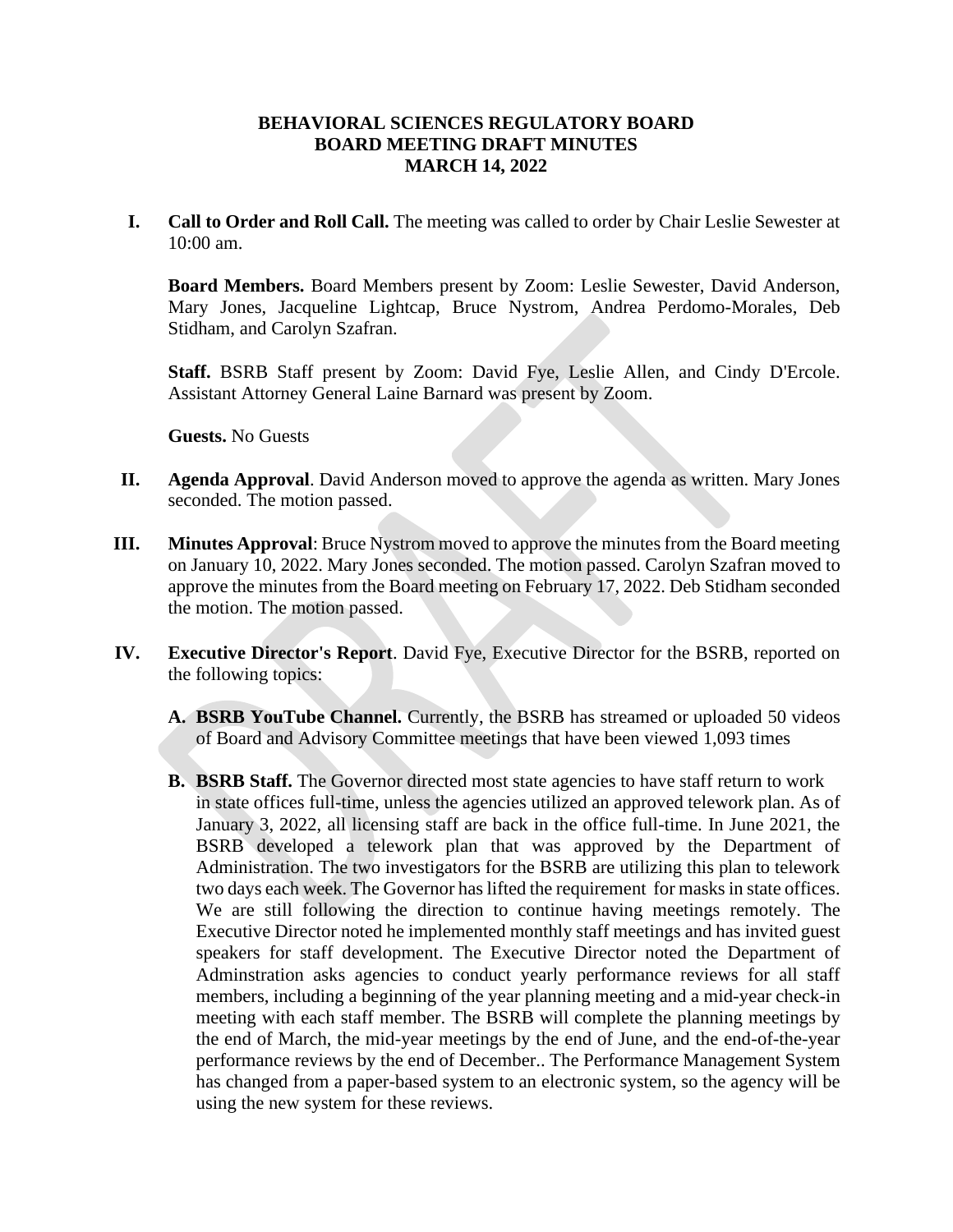- **C. Revenue and Expenditures.** The agency's revised budget estimate was submitted in the fall on September 15, 2021. The revised budget matches the same amounts approved by the 2021 Legislature for FY 2022 and FY 2023, with internal adjustments mostly attributable to savings related to the pandemic and increased costs for certain services. The Executive Director provided an update on yearly revenue, expenditures, and balance in the BSRB Fee Fund.
- **D. Advisory Committee Update.** Most Advisory Committees received annual training from the Executive Director at their meetings in February. Advisory Committees were asked to review their profession's unique unprofessional conduct regulations for edits to review at their next meetings. The Executive Director noted some Advisory Committees will be reviewing accreditation standards at future meetings. The Behavioral Analyst Advisory Committee will be examining the substantial equivalency requirement for qualifications for licensure. Advisory Committee members are appointed to two-year terms; currently, 16 members are up for reappointment. The Executive Director has reached out to the individuals that are up for reappointment to determine whether those members wish to be reappointed to another term on their respective Advisory Committees. The Executive Director noted that he has reached most members that are up for reappointment and all of those members have requested to be reappointed to another term. The Board previously asked for the number of Behavioral Analysts that hold another license under the BSRB. There are 305 combined Behavior Analysts and Assistant Behavior Analysts. Currently, only 8 hold another license under the BSRB. The Executive Director noted he submitted a request to the Kansas Legislative Research Department, seeking whether a statute exists which specifies a ration of professional members to public members on agency boards. The Executive Director will provide an update to the Board if he has received this information by the next full Board meeting. The Executive Director noted the Social Work Advisory Committee requested a survey be sent to all licensed social workers regarding supervision and other topics relevant to the profession. The Executive Director distributed this survey in December 2021, over 1,000 social workers provided information to the survey, and a 25-page report summarizing the responses was drafted and posted to the BSRB website. The Executive Director provided a brief overview of the results of the survey.
- **E. BSRB Investigation Policy.** The Executive Director noted that the Investigation Policy for the BSRB has not been updated since 2009, so he will be drafting a report with recommended changes and other items for Board discussion, and presenting this report to the Board at the next full Board meeting in May 2022. The Executive Director asked Board members to review the Policy and asked Board members to send him any suggested changes to incorporate into his report. The Executive Director noted the Investigation Policy states that terms on the Complaint Review Committee (CRC) last two years and several Board members terms on the CRC will be finishing in June 2022, so he will be contacting members of the CRC to see if those Board members would like to be reappointed for another term on the CRC.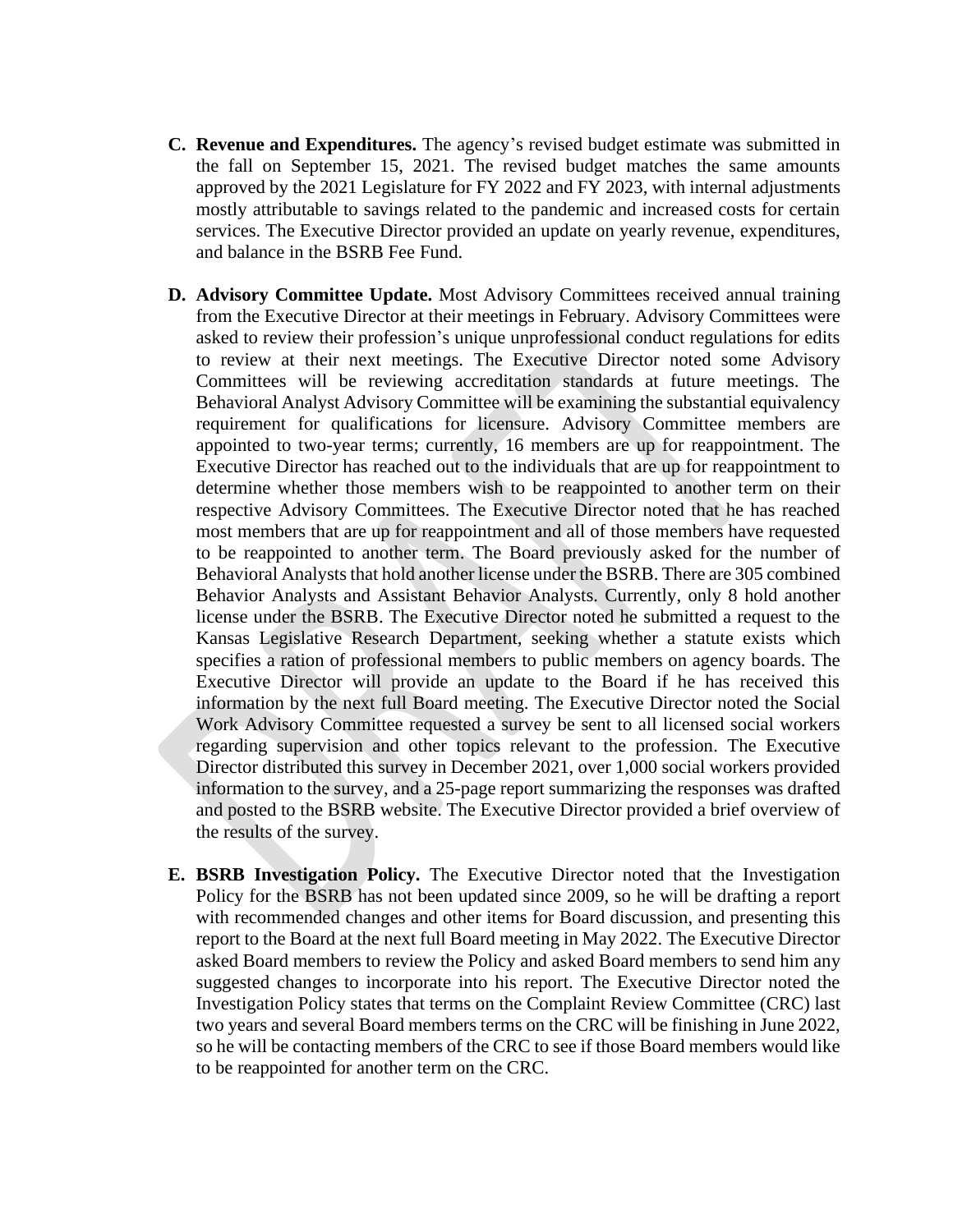- **F. Licensing Update.** The BSRB is seeing an increase in applicants who received their education from programs that were not accredited by the recognized national accrediting body or previously approved by the BSRB. These applications are difficult to process and require assistance to determine if the program and coursework for these applicants meetings the requirements for licensure. Last year, the BSRB designed an expert review process and is now contracting with four experts for the review of applicant materials. Due to the increase in applicants, the agency is seeking to contract with more experts. The Executive Director asked Board members for assistance identifying additional experts, especially in the areas of professional counseling and addiction counseling, to contract with the BSRB for this purpose. The Executive Director noted that there has been a recent delay in score reporting from certain examination companies. The agency is working with those companies to correct these issues.
- **G. SPARK Taskforce.** The SPARK Taskforce received federal funding related to pandemic relief. Recently, an opportunity was advertised for agencies and other entities to submit requests for funding in the area of modernization. The Executive Director submitted a request for funding to convert the agency's paper records to electronic records. The Executive Director noted he would provide updates if the agency receives any funding.
- **G. 2022 Legislative Session.** The Executive Director noted the House and Senate may run the main appropriations bills for all agencies on each chamber's floor sometime this week. SB 387 was requested by the BSRB to include three recommendations by the Board: (1) allowing Master's level practitioners to test for Licensed Addiction Counselor licenses; (2) adding clean up language to correct the unintended consequences of an amendment added to 2021 House Bill 2208 that limited the types of practicums for applicants seeking a clinical level social work license, and (3) a new requirement adding three continuing education hours in Diversity, Equity, and Inclusion (DEI) for Licensed Psychologists each license renewal period. Senate Bill 387 was heard by the Senate Public Health and Welfare Committee, and the section of the bill requiring continuing education hours for Licensed Psychologists in the area of DEI was removed when the bill was amended. The amended version of SB 387 was passed out of the Senate Committee. Senate Bill 387 was not worked on the Senate floor prior to Legislative Turnaround and died. A new House Bill was introduced as House Bill 2734, including the amended components of Senate Bill 387 that were passed out of the Senate Committee. HB 2734 is scheduled to be heard following the Board's meeting on March 14, 2022, at 1:30pm. The Executive Director noted he will be providing proponent testimony on HB 2734 and he has received communication from other groups that plan to speak in favor of the bill as well. The Executive Director provided updates on other bills having a connection with the BSRB, including Sub. for SB 34, SB 497, HB 2672, HB 2552. The Executive Director provided neutral testimony on Sub. for SB 34, noting his testimony stated the agency was supportive of agencies reviewing their statutes and regulations, but requested the BSRB be exempt from the bill and the bill's comprehensive reporting requirement as fulfilling that requirement is expected to cause operational delays.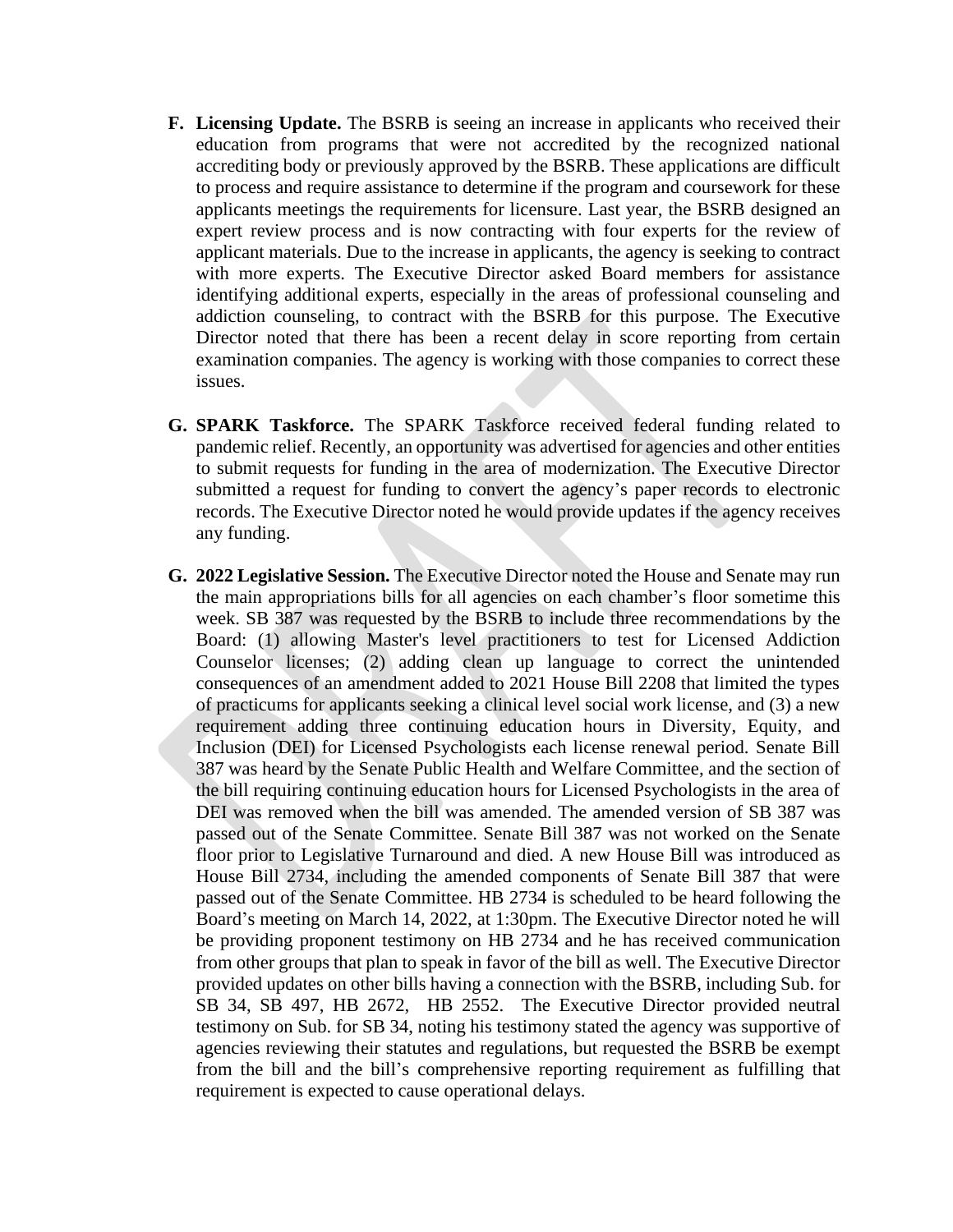- **H. PSYPACT.** On January 1, 2022, Kansas officially became a member-state in a multistate compact for Licensed Psychologists titled PSYPACT. Information has been posted to the BSRB site concerning the way licensees may apply to practice under PSYPACT, general information on the compact, and a link to all licensees practicing under PSYPACT. BSRB will be working with PSYPACT for verification of licensure and disciplinary matters. The Executive Director noted that as of March 1, 2022, there are 26 Licensed Psychologists practicing telehealth services under PSYPACT who identify Kansas as their homestate and there are three Licensed Psychologists practicing in-person services in compact states under PSYPACT authority.
- **I. Updates on Special Meetings.** The 2021 Legislature passed legislation creating the Kansas Fights Addiction Review Board (KFARB), and the Kanas Fights Addiction Grant Fund for a share of the proceeds of federal legislation concerning opioids. The KFARB is organized under the Attorney General's office. The Executive Director has been in contact with that office, but no meetings have been scheduled. The Executive Director will continue to track this. The Overdose Fatality Review Board was proposed in legislation during the 2021 Legislative session, but the legislation did not pass. The Kansas Department of Health and Environment (KDHE) received a grant from the Centers for Disease Control and Prevention (CDC), and KDHE have used part of this funding to commence meetings of this Board. The Executive Director and Bruce Nystrom attended an organizational meeting in 2021, at which time the group indicated it would renew efforts for a bill to pass during the 2022 Legislative session. The Executive Director was invited to speak at a Federation of Associations of Regulatory Boards (FARB) conference at the end of January 2022 on the topic of "Protecting the Public through Creative Access to Information." The Executive Director reported the presentation was well received and he was contacted by several groups asking questions about the work of the Board. The Executive Director and Leslie Allen, Assistant Director and Licensing Manager for the BSRB, have been speaking with groups of students about licensure and disciplinary matters. The Executive Director recently spoke at a K-State Salina social work conference on the Art of Policies. The Executive Director reported on other meetings attended and noted there are training opportunities for Board members through ASWB, including a Training for New Board Members virtual training on June 2 and 3, 2022.
- **V. Staff Report.** The Executive Director highlighted an updated chart of total permanent licenses under the BSRB.
- **VI. Complaint Review Committee Report.** Cindy D'Ercole, Lead Investigator for the BSRB, highlighted a report of the number of Report of Alleged Violation (RAV) that had been received by the BSRB. The Lead Investigator discussed the number of open cases stands at 81, which has decreased from over 100 at different times last year. It was noted that the processing of complaints is improving.

#### **VII. Professions Reports**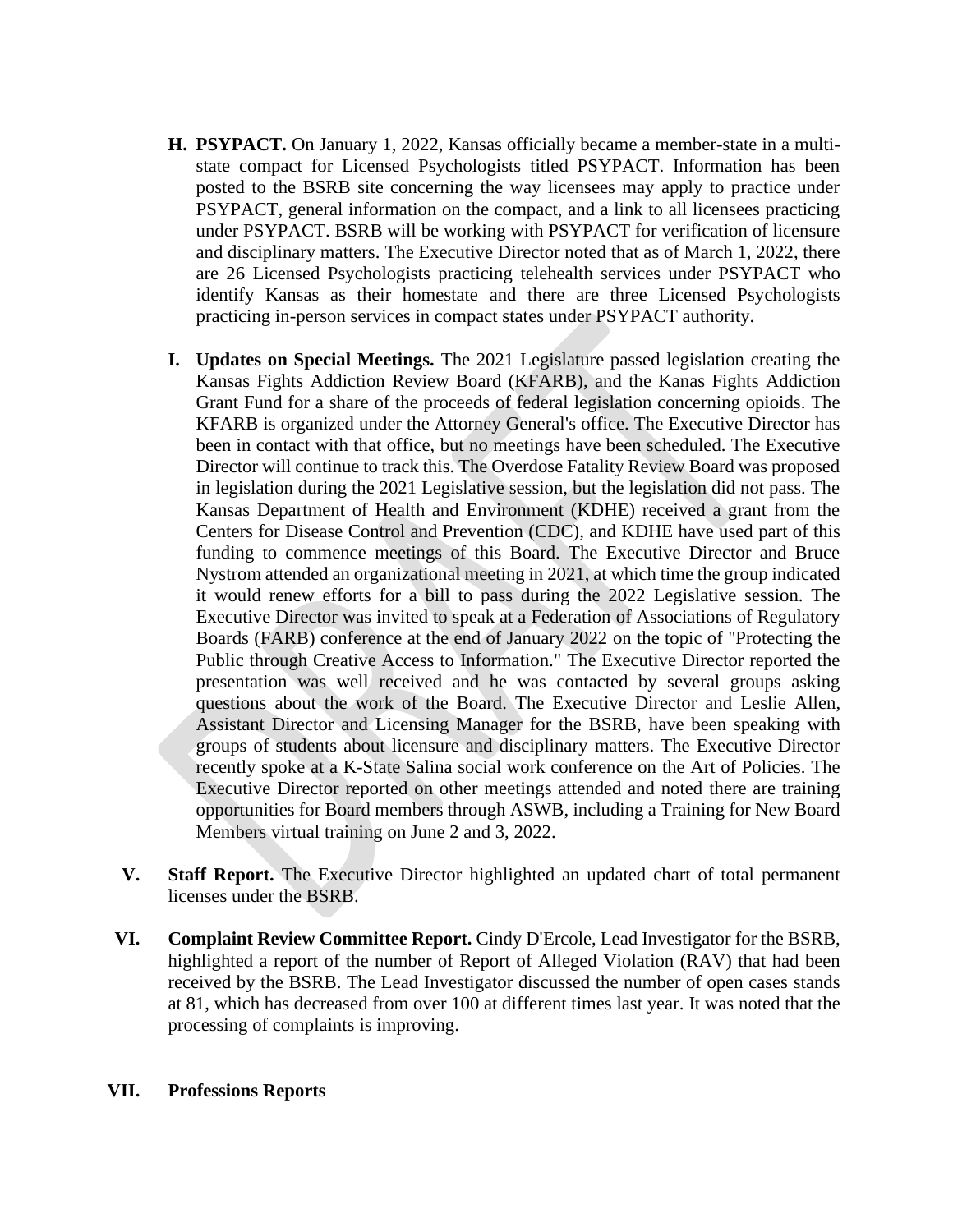- **A. Licensed Psychology.** The Advisory Committee met in February and completed the annual training. The Advisory Committee will meet again on April 12.
- **B. Social Work.** The Advisory Committee met February 15, introduced new members, and received the annual training. Members reviewed the results from the BSRB social worker survey and the Advisory Committee members will be reviewing the unprofessional conduct regulations for discussion at the next meeting on April 19.
- **C. Professional Counseling.** The Advisory Committee met in February for training. The Advisory Committee will discuss possible edits to the unprofessional conduct regulations at the next meeting on April 4.
- **D. Master's Level Psychology**. The Advisory Committee met on February 10, spent most of the meeting on training, and continued the discussCEUs and "in residence" requirements. The Advisory Committee's next meeting is April 20.
- **E. Marriage and Family Therapy**. The Advisory Committee met on February 11 and discussed regulatory language for supervision of supervision and residence requirements for education programs. The Advisory Committee plans to have training at the next meeting and will be discussing recruitment of new members on April 8.
- **F. Addiction Counseling.** The Advisory Committee did not meet and will meet on March 18.
- **G. Behavior Analyst.** The Advisory Committee met on February 9 to introduce new members and discussed the Advisory Committee's recommendation for a Behavior Analyst to be added to the. The Advisory Committee also discussed standards for education and the Advisory Committee will meet again on April 13.

### **VIII. Old Business**

**A. Pre-Approved Continuing Education.** The Executive Director stated the BSRB is able to pre-approve continuing education providers so long as a social worker is connected to the program. The Board discussed whether to allow other professions to serve in that role instead of requiring participation by a social worker. Board members expressed support for changing the regulation to allow all professions to serve in the required licensee role. Mary Jones moved to approve the language allowing other licensees to serve in this capacity. David Anderson seconded the motion. The motion passed.Advisory Committees were asked to discuss whether their professions would like to have pre-approved continuing education providers and pre-approved continuing education courses. The Advisory Committees were asked to report back on these discussions at the next full Board meeting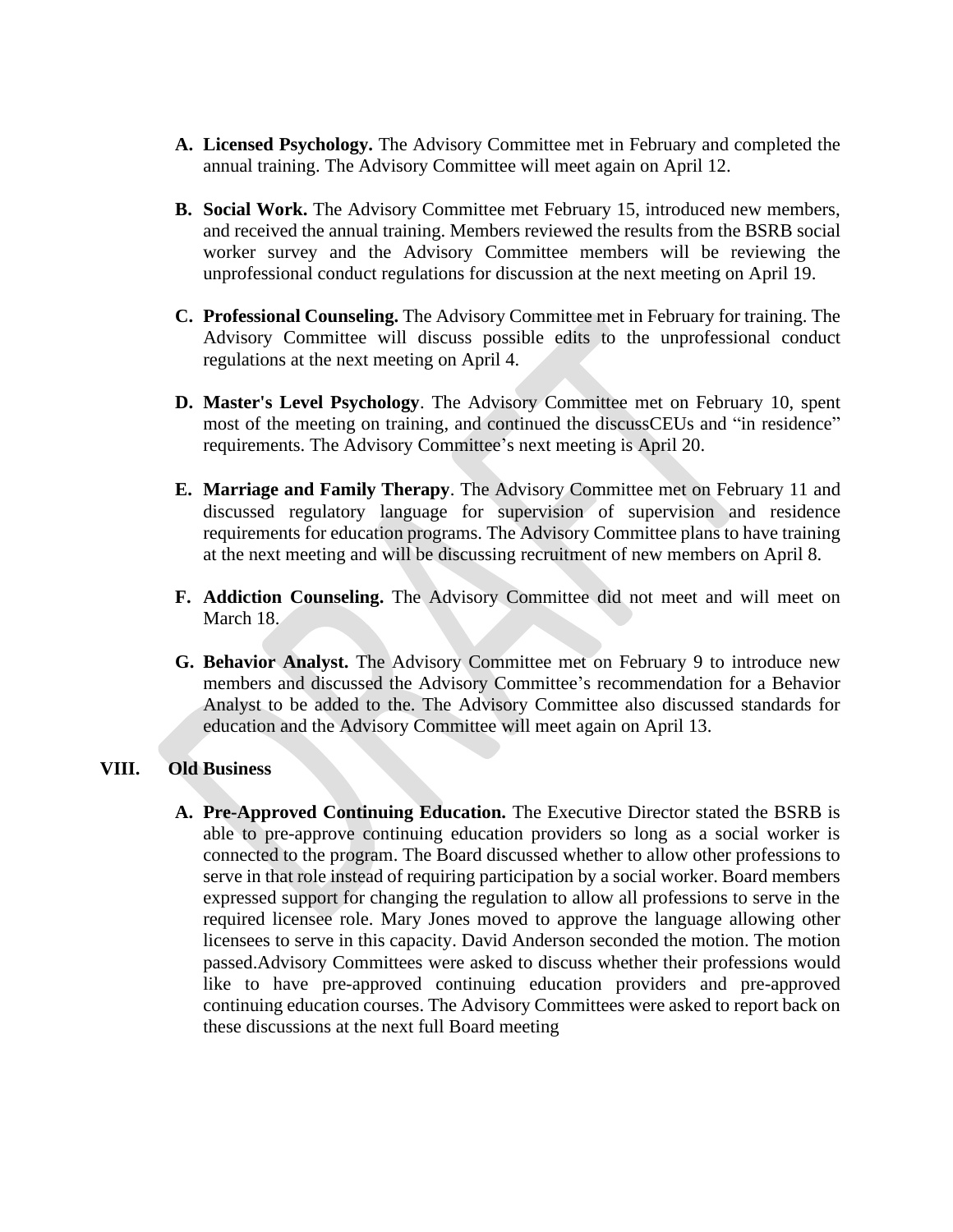**IX. Executive Session-Format for Executive Director Annual Evaluation.** Carolyn Szafran moved for the Board to enter into executive session by making the following motion: "*Pursuant to K.S.A. 75-4319, the Board will recess into executive session for 20 minutes and reconvene the open meeting at noon. The meeting will be reconvened remotely by conference call at 1-877-278-8686, PIN 327072, and by Zoom as directed in the notice of meeting that was sent to individuals who requested notice and is published on the Board's website: ksbsrb.kansas.gov. The justification for closure is to discuss personnel matters of non-elected personnel. The Board's legal counsel, Assistant Attorney General Laine Barnard is to be included in the executive session. The subject to be discussed in the executive session is personnel evaluations."* Mary Jones Seconded. The motion passed.

Upon returning from the executive session, Leslie Sewester moved to accept the position description that was used when the Executive Director was hired; to have Board members rank the performance of the Executive Director's performance on a scale from poor to excellent; for that feedback to be provided to the Chair of the Board; the Chair of the Board would tabulate those results and any comments from Board members; the Chair would discuss the feedback with the Executive Director; then the Board would have further discussion in Executive Session at the next full Board meeting in May 2022. Deb Stidham seconded the motion. The motion passed.

# **X. New Business**

- **A. Terms for Behavioral Analyst Advisory Committee Members.** The Executive Director noted Advisory Committee members serve a maximum of 8 years. The Behavior Analyst Advisory Committee began meeting in September 2015 and met infrequently until the fall of 2021. Though the Advisory Committee did not meet regularly, if the terms of service continued to run from the time of the original appointment, then the original members will be completing their final terms in June 2023. Four Advisory Committee members have been added recently, but there will be a need for new Advisory Committee members at the end of FY 2023. The Board requested creation of a spreadsheet with the names of all Advisory Committee members and the terms of service. The Executive Director noted he would provide that document to the Board at the next full Board meeting.
- **B. Board-Approved Trainings for Clinical Supervisors.** Board members discussed workforce concerns and the lack of Board-approved clinical training opportunities. Additional resources for existing supervisors was noted as a need. Board members also noted there is a need for a clearer standard definition of what supervision includes. Board members discussed whether the BSRB could offer training for supervisors. The Assistant Director and Licensing Manager for the BSRB noted that she believed any potential trainings by the BSRB for supervisors would need to be provided by professional Board members and the agency would need to ensure the training would be free to attendees. The Board did not reach a recommendation, but stated a desire to revisit this topic in the future..